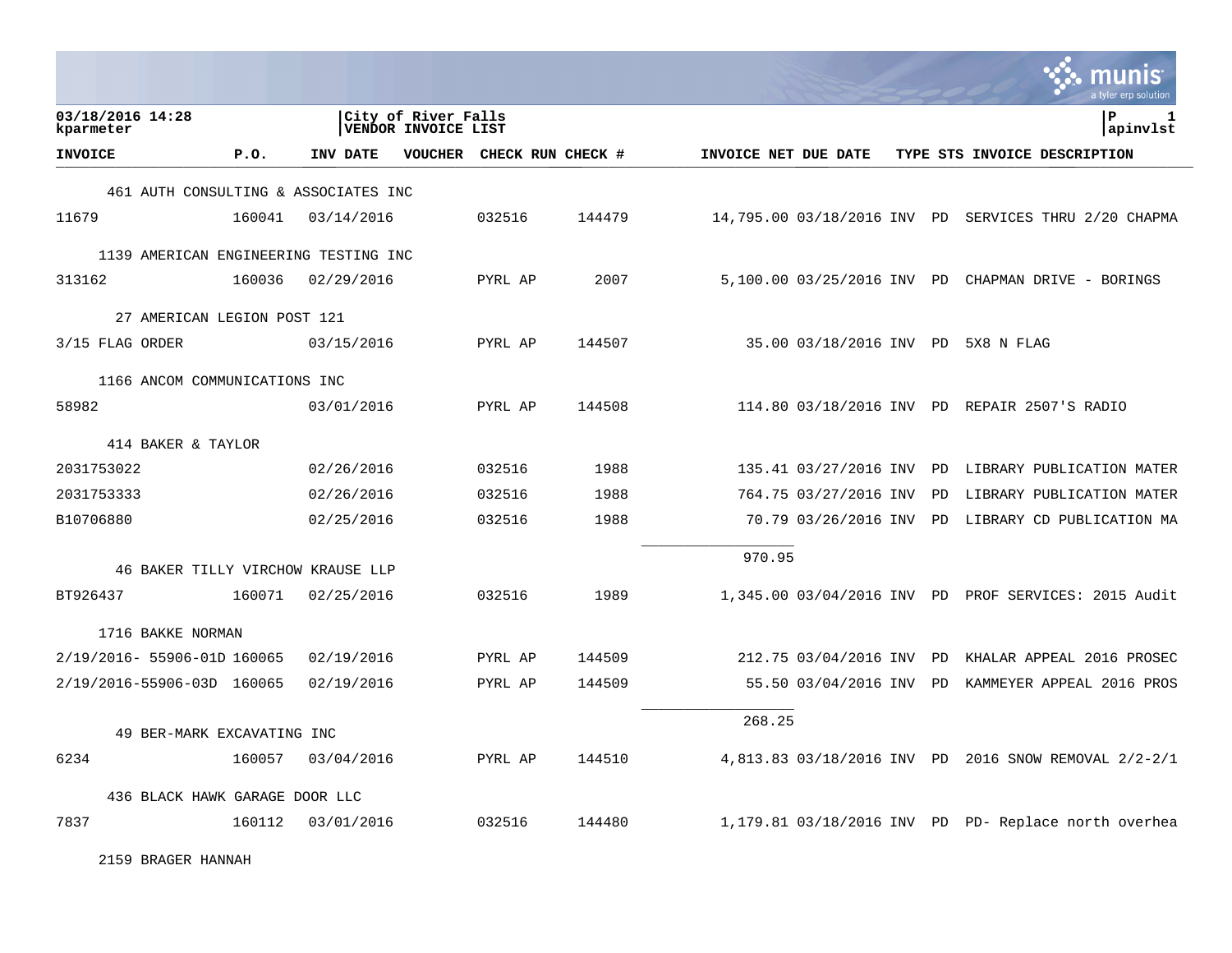|                                      |        |            |                                            |                   |        |                      |                          |           | ः munis<br>a tyler erp solution                     |
|--------------------------------------|--------|------------|--------------------------------------------|-------------------|--------|----------------------|--------------------------|-----------|-----------------------------------------------------|
| 03/18/2016 14:28<br>kparmeter        |        |            | City of River Falls<br>VENDOR INVOICE LIST |                   |        |                      |                          |           | ΙP<br>2<br>apinvlst                                 |
| <b>INVOICE</b>                       | P.0.   | INV DATE   | <b>VOUCHER</b>                             | CHECK RUN CHECK # |        | INVOICE NET DUE DATE |                          |           | TYPE STS INVOICE DESCRIPTION                        |
| <b>RFSD 2015</b>                     |        | 02/26/2016 |                                            | 032516            | 144481 |                      | 750.00 03/18/2016 INV    |           | PD RFSD SCHOLARSHIP AWARD RE                        |
| 1007 CENTURY COLLEGE                 |        |            |                                            |                   |        |                      |                          |           |                                                     |
| 00609679                             | 160012 | 03/01/2016 |                                            | 032516            | 144482 |                      |                          |           | 2,952.00 03/18/2016 INV PD Fire Customized Training |
| 69 CHIPPEWA VALLEY TECHNICAL COLLEGE |        |            |                                            |                   |        |                      |                          |           |                                                     |
| 82076                                |        | 03/08/2016 |                                            | 032516            | 1990   |                      | 2,029.20 03/18/2016 INV  | PD.       | AMBULANCE EMT REFRESHER                             |
| 1901 CIGNA CORPORTATION              |        |            |                                            |                   |        |                      |                          |           |                                                     |
| MARCH 2016                           |        | 03/01/2016 |                                            | 032516            | 1991   |                      | 3,986.81 03/25/2016 INV  | PD        | MARCH LIFE/AD&D LTD                                 |
| 70 CINTAS CORPORATION #754           |        |            |                                            |                   |        |                      |                          |           |                                                     |
| 0754565343                           | 160014 | 03/02/2016 |                                            | PYRL AP           | 144511 |                      | 63.05 03/18/2016 INV     | PD        | 3/2/2016 CINTAS WATER UNI                           |
| 754562639                            | 160013 | 02/24/2016 |                                            | PYRL AP           | 144511 |                      | 170.45 03/18/2016 INV    | <b>PD</b> | 2/24/16 CINTAS ELECTRIC U                           |
| 754562640                            | 160020 | 02/24/2016 |                                            | PYRL AP           | 144511 |                      | 177.99 03/18/2016 INV    | PD        | 2/24/2016 CINTAS PW UNIFO                           |
| 754562641                            | 160014 | 02/24/2016 |                                            | PYRL AP           | 144511 |                      | 63.05 03/18/2016 INV     | <b>PD</b> | 2/24/16 CINTAS WATER UNIF                           |
| 754562642                            | 160015 | 02/24/2016 |                                            | PYRL AP           | 144511 |                      | 36.20 03/18/2016 INV     | <b>PD</b> | 2/24/2016 CINTAS WWTP UNI                           |
| 754565341                            | 160013 | 03/02/2016 |                                            | PYRL AP           | 144511 |                      | 170.45 03/18/2016 INV    | PD        | 3/2/2016 CINTAS ELECTRIC                            |
| 754565342                            | 160020 | 03/02/2016 |                                            | PYRL AP           | 144511 |                      | 165.63 03/18/2016 INV    | <b>PD</b> | 3/2/2016 CINTAS PW UNIFOR                           |
| 754565344                            | 160015 | 03/02/2016 |                                            | PYRL AP           | 144511 |                      | 36.20 03/18/2016 INV     | PD        | $3/2/2016$ CINTAS WWTP UNIF                         |
| 754568000                            |        | 03/09/2016 |                                            | PYRL AP           | 144511 |                      | 62.50 03/18/2016 INV     | <b>PD</b> | UNIFORM EMBLEMS                                     |
| 754568001                            | 160013 | 03/09/2016 |                                            | PYRL AP           | 144511 |                      | 170.45 03/18/2016 INV    | <b>PD</b> | 3/9//2016 CINTAS ELECTRIC                           |
| 754568002                            | 160020 | 03/09/2016 |                                            | PYRL AP           | 144511 |                      | 165.63 03/18/2016 INV    | PD        | 3/9/2016 CINTAS PW UNIFOR                           |
| 754568003                            | 160014 | 03/09/2016 |                                            | PYRL AP           | 144511 |                      | 63.05 03/18/2016 INV     | PD        | 3/9/2016 CINTAS WATER UNI                           |
| 754568004                            | 160015 | 03/09/2016 |                                            | PYRL AP           | 144511 |                      | 36.20 03/18/2016 INV     | <b>PD</b> | 3/9/2016 CINTAS WWTP UNIF                           |
| 907 CITY OF MPLS RECEIVABLES         |        |            |                                            |                   |        | 1,380.85             |                          |           |                                                     |
| 400413006796                         |        | 02/17/2016 |                                            | PYRL AP           | 144512 |                      | 204.00 03/18/2016 INV PD |           | OUERY ANNUAL BILL 2016                              |
| 366 COMPASS MINERALS AMERICA INC     |        |            |                                            |                   |        |                      |                          |           |                                                     |

 $\mathbf{R}$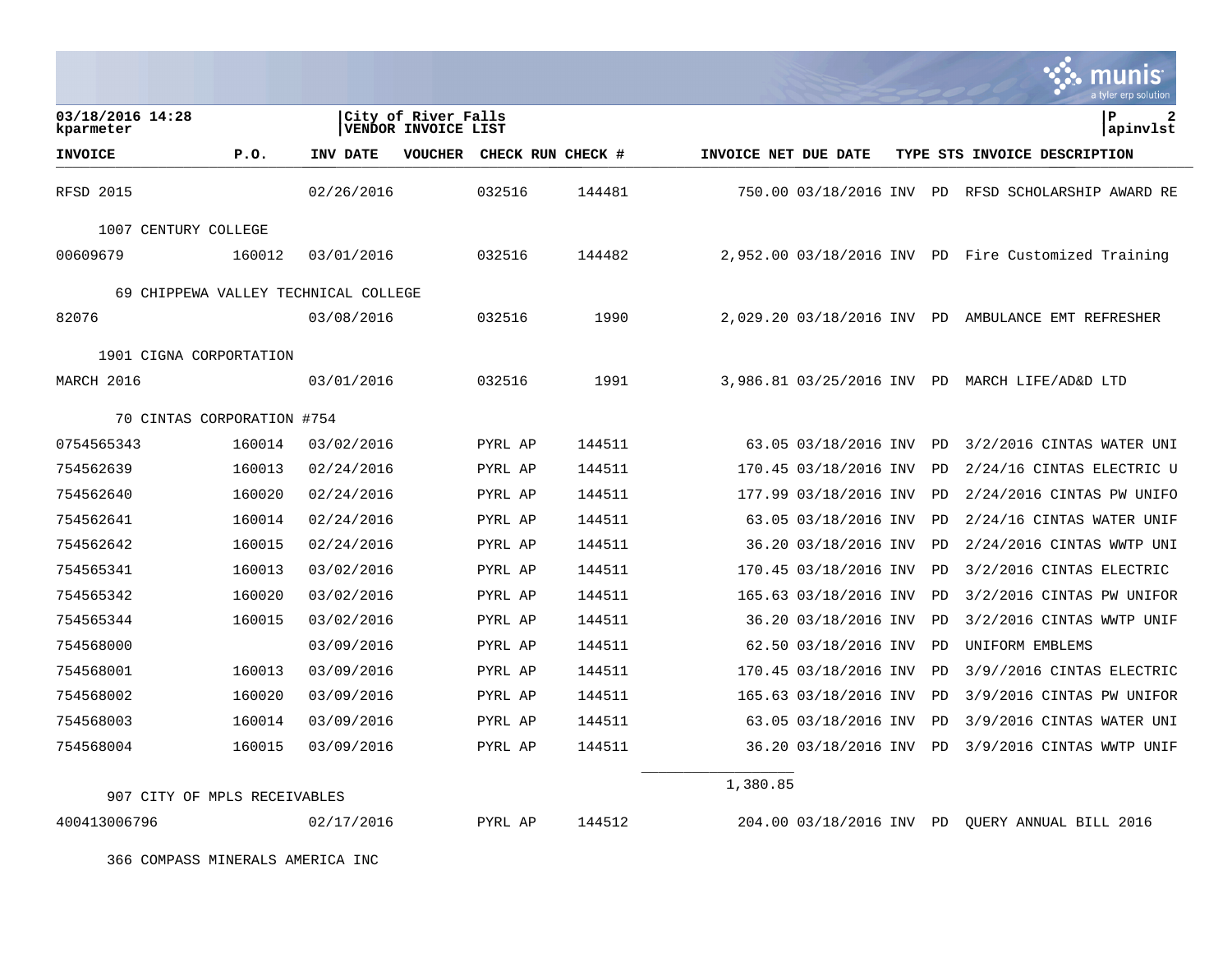|                      |    | INIS<br>a tyler erp solution                                                                                                                                                                                                                                                                                                                                   |
|----------------------|----|----------------------------------------------------------------------------------------------------------------------------------------------------------------------------------------------------------------------------------------------------------------------------------------------------------------------------------------------------------------|
|                      |    | ∣P<br>3<br>apinvlst                                                                                                                                                                                                                                                                                                                                            |
| INVOICE NET DUE DATE |    | TYPE STS INVOICE DESCRIPTION                                                                                                                                                                                                                                                                                                                                   |
|                      | PD | road salt                                                                                                                                                                                                                                                                                                                                                      |
|                      |    |                                                                                                                                                                                                                                                                                                                                                                |
|                      |    | 2016 Rain To Rivers Membe                                                                                                                                                                                                                                                                                                                                      |
|                      |    |                                                                                                                                                                                                                                                                                                                                                                |
|                      |    | G YOUNG ALTERATIONS 2/2                                                                                                                                                                                                                                                                                                                                        |
|                      |    | SEW ON PATCHS G YOUNG                                                                                                                                                                                                                                                                                                                                          |
| 34.28                |    |                                                                                                                                                                                                                                                                                                                                                                |
|                      |    |                                                                                                                                                                                                                                                                                                                                                                |
|                      |    | 210.00 03/29/2016 INV PD FEB 2015 HOFFMAN & DRY RU                                                                                                                                                                                                                                                                                                             |
|                      |    |                                                                                                                                                                                                                                                                                                                                                                |
|                      |    | CHANGE OIL/CAR INSPECTION                                                                                                                                                                                                                                                                                                                                      |
|                      | PD | CHANGE OIL UNIT #0810                                                                                                                                                                                                                                                                                                                                          |
| 90.98                |    |                                                                                                                                                                                                                                                                                                                                                                |
|                      |    |                                                                                                                                                                                                                                                                                                                                                                |
|                      |    |                                                                                                                                                                                                                                                                                                                                                                |
|                      |    |                                                                                                                                                                                                                                                                                                                                                                |
|                      |    | 105.14 03/18/2016 INV PD MARCH 2016 SOALR REFUND                                                                                                                                                                                                                                                                                                               |
|                      |    |                                                                                                                                                                                                                                                                                                                                                                |
|                      |    | 2016 BUSINESS INCENTIVE E                                                                                                                                                                                                                                                                                                                                      |
|                      |    |                                                                                                                                                                                                                                                                                                                                                                |
|                      |    | RICOH 1515MF COPIER 3/17                                                                                                                                                                                                                                                                                                                                       |
|                      |    | 3/19-6/18 MAINTENANCE PD                                                                                                                                                                                                                                                                                                                                       |
|                      |    | FEB 2016                                                                                                                                                                                                                                                                                                                                                       |
|                      |    | 3/25/16-6/24/16 LANIER 3/                                                                                                                                                                                                                                                                                                                                      |
|                      |    | 1,772.33 03/25/2016 INV<br>2,000.00 03/18/2016 INV PD<br>26.00 03/18/2016 INV PD<br>8.28 03/18/2016 INV PD<br>52.99 03/18/2016 INV PD<br>37.99 03/18/2016 INV<br>184.56 03/18/2016 INV PD GARNISHMENT<br>3,600.00 03/25/2016 INV PD<br>170.00 03/31/2016 INV<br>PD<br>91.00 03/18/2016 INV<br>PD<br>105.00 03/18/2016 INV<br>PD<br>559.50 03/18/2016 INV<br>PD |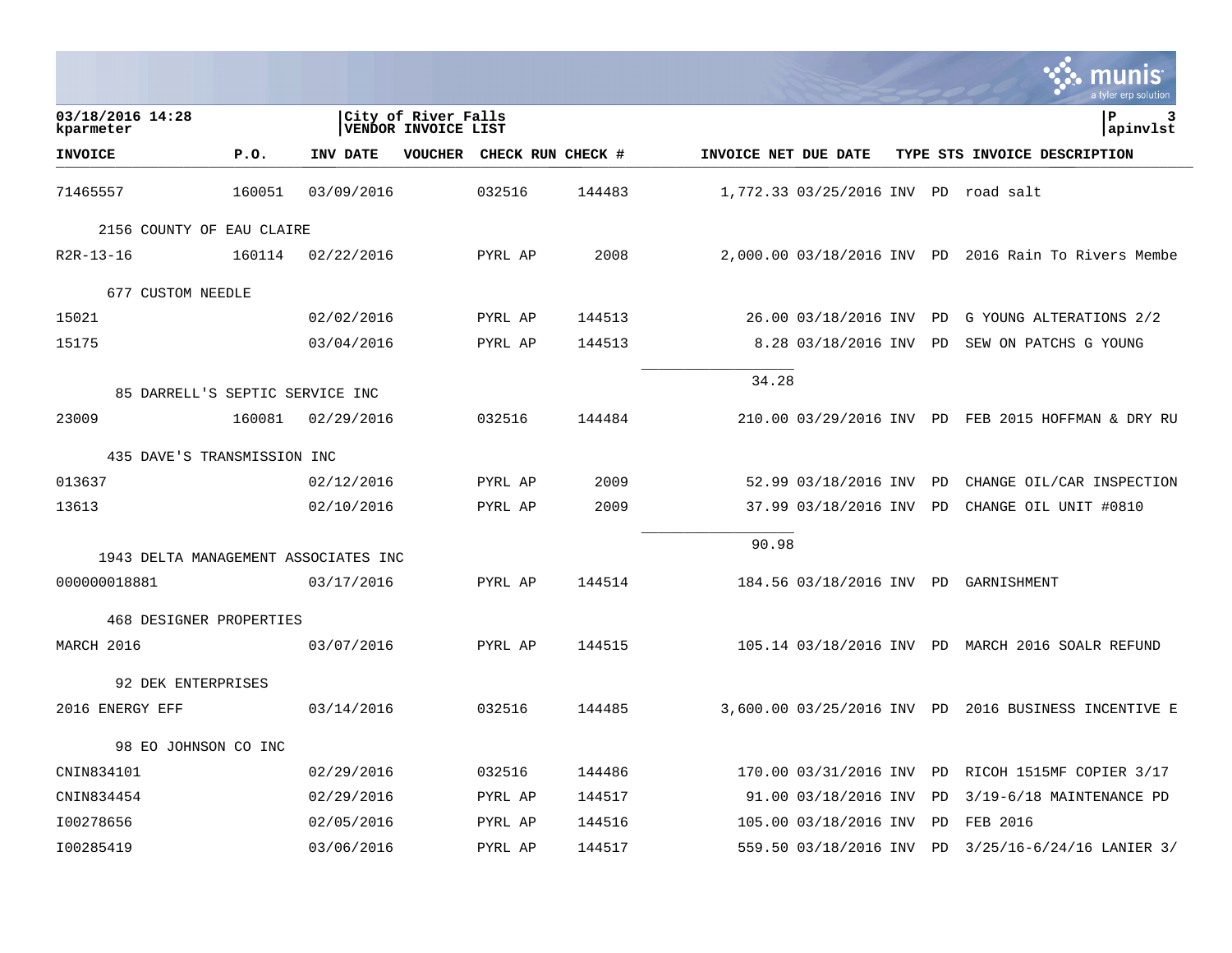|                                          |        |                                        |                                            |                   |        |                      |                            |    | a tyler erp solution                                 |
|------------------------------------------|--------|----------------------------------------|--------------------------------------------|-------------------|--------|----------------------|----------------------------|----|------------------------------------------------------|
| 03/18/2016 14:28<br>kparmeter            |        |                                        | City of River Falls<br>VENDOR INVOICE LIST |                   |        |                      |                            |    | P<br>4<br>apinvlst                                   |
| <b>INVOICE</b>                           | P.0.   | INV DATE                               | <b>VOUCHER</b>                             | CHECK RUN CHECK # |        | INVOICE NET DUE DATE |                            |    | TYPE STS INVOICE DESCRIPTION                         |
|                                          |        |                                        |                                            |                   |        | 925.50               |                            |    |                                                      |
| 2137 ECONOLODGE                          |        |                                        |                                            |                   |        |                      |                            |    |                                                      |
| 2016 ENERGY EFF                          |        | 03/14/2016                             |                                            | 032516            | 144487 |                      |                            |    | 948.00 03/25/2016 INV PD 2016 BUSINESS INCENTIVER    |
| 7 EFTPS                                  |        |                                        |                                            |                   |        |                      |                            |    |                                                      |
| 000000018876                             |        | 03/17/2016                             |                                            | PYRL AP           | 144475 |                      |                            |    | 66,225.07 03/18/2016 DIR PD PPE 3/13/16              |
| 887 MILLER CONSULTATIONS & ELECTIONS INC |        |                                        |                                            |                   |        |                      |                            |    |                                                      |
| 30538                                    | 160025 | 02/09/2016                             |                                            | PYRL AP           | 144518 |                      |                            |    | 1,392.63 03/04/2016 INV PD VOTE HERE/VOTER PARKING S |
| 101 ENERGIS HIGH VOLTAGE RESOURCES INC   |        |                                        |                                            |                   |        |                      |                            |    |                                                      |
| 24841                                    | 160024 | 03/03/2016                             |                                            | PYRL AP           | 2010   |                      | 1,606.50 03/18/2016 INV PD |    | 2016 ANNUAL MAINTENENCE S                            |
| 24843                                    | 160024 | 03/03/2016                             |                                            | PYRL AP           | 2010   |                      | 1,690.00 03/18/2016 INV    | PD | 2016 ANNUAL MAINTENANCE N                            |
| 24847                                    | 160024 | 03/03/2016                             |                                            | PYRL AP           | 2010   |                      | 1,703.00 03/18/2016 INV    | PD | 2016 ANNUAL MAINTENENCE P                            |
| 456 ENTERPRISE FM TRUST                  |        |                                        |                                            |                   |        | 4,999.50             |                            |    |                                                      |
| FBN2969055                               | 160028 | 03/03/2016                             |                                            | PYRL AP           | 2011   |                      |                            |    | 1,151.93 03/18/2016 INV PD MARCH 2016 POOL CAR LEASE |
| 2160 FAMILYMEANS                         |        |                                        |                                            |                   |        |                      |                            |    |                                                      |
| IVC01838                                 |        | 03/11/2016                             |                                            | 032516            | 144488 |                      |                            |    | 100.00 03/25/2016 INV PD 2/25 CCCS MONEY MANAGMENT   |
|                                          |        | 6 FIRST NATIONAL BANK - RF SECTION 125 |                                            |                   |        |                      |                            |    |                                                      |
| 000000018875                             |        | 03/17/2016                             |                                            | PYRL AP           | 1982   |                      |                            |    | 3,482.62 03/18/2016 INV PD PPE 3/13/16               |
| 117 FIRST SHRED LLC                      |        |                                        |                                            |                   |        |                      |                            |    |                                                      |
| 178266                                   | 160030 | 03/15/2016                             |                                            | 032516            | 1992   |                      |                            |    | 45.80 03/25/2016 INV PD 3/15/16 Shredding at City    |
| 2161 FISK TERRY                          |        |                                        |                                            |                   |        |                      |                            |    |                                                      |
| 151                                      |        | 02/17/2016                             |                                            | 032516            | 144489 |                      |                            |    | 350.00 03/25/2016 INV PD PROGRAM LIVE TO 100         |
| 389 FREEMAN, JAMES                       |        |                                        |                                            |                   |        |                      |                            |    |                                                      |
| MARCH 2016                               |        | 03/07/2016                             |                                            | PYRL AP           | 2012   |                      |                            |    | 96.44 03/18/2016 INV PD MARCH 2016 SOLAR REFUND      |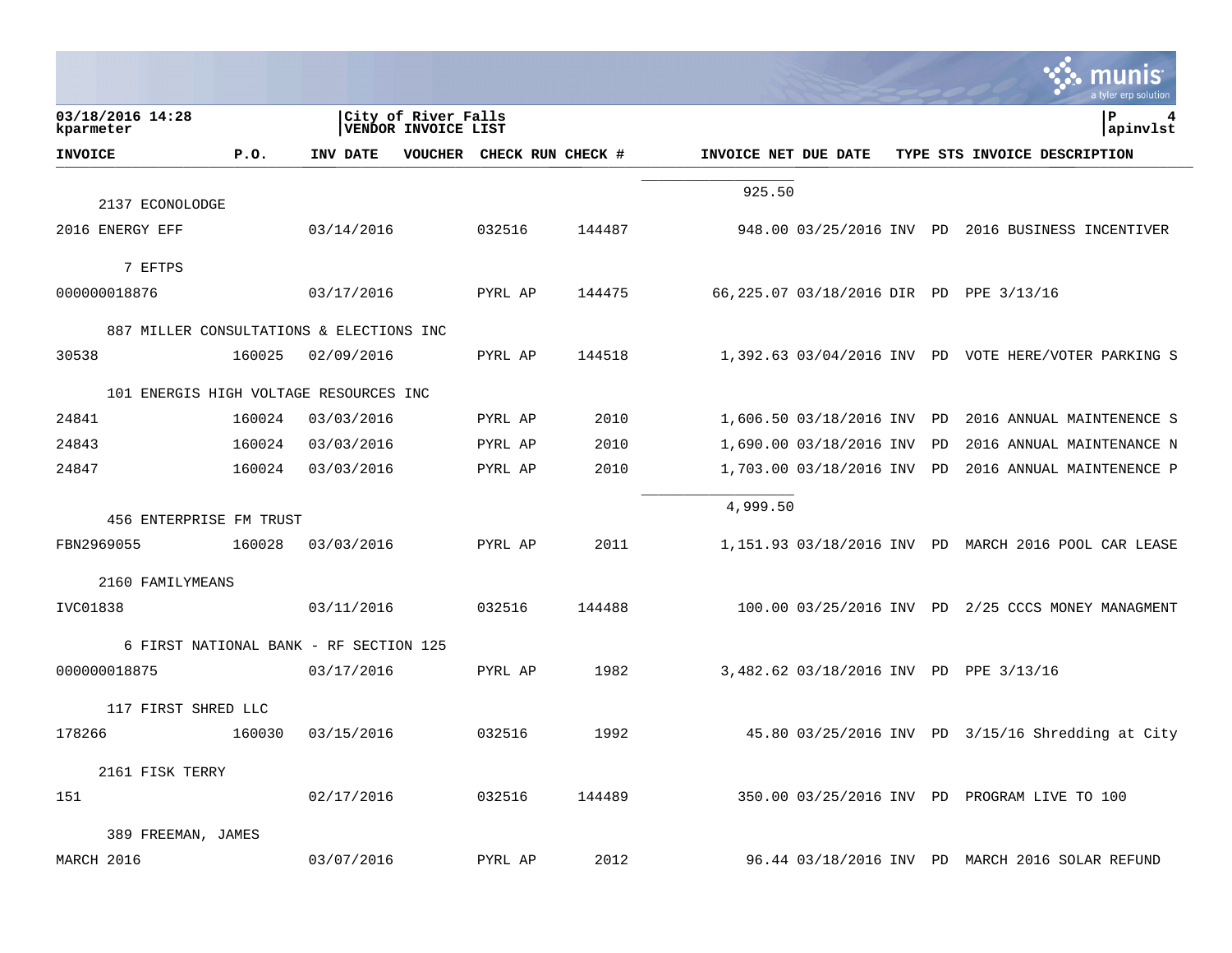|                                     |        |                                                 |                                            |                   |        |                      |                             |    | a tyler erp solution                                |
|-------------------------------------|--------|-------------------------------------------------|--------------------------------------------|-------------------|--------|----------------------|-----------------------------|----|-----------------------------------------------------|
| 03/18/2016 14:28<br>kparmeter       |        |                                                 | City of River Falls<br>VENDOR INVOICE LIST |                   |        |                      |                             |    | 5<br>ΙP<br>apinvlst                                 |
| <b>INVOICE</b>                      | P.O.   | <b>INV DATE</b>                                 | <b>VOUCHER</b>                             | CHECK RUN CHECK # |        | INVOICE NET DUE DATE |                             |    | TYPE STS INVOICE DESCRIPTION                        |
| 1145 GORDON A JOHNSON               |        |                                                 |                                            |                   |        |                      |                             |    |                                                     |
| 14474                               |        | 02/16/2016                                      |                                            | PYRL AP           | 144519 |                      |                             |    | 165.00 03/04/2016 INV PD DUPLICATE KEYS (ELECT, AMB |
| 937 GRACE PAULSON                   |        |                                                 |                                            |                   |        |                      |                             |    |                                                     |
| MARCH 2016                          |        | 03/07/2016                                      |                                            | PYRL AP           | 144520 |                      |                             |    | 34.66 03/18/2016 INV PD MARCH 2016 SOLAR REFUND     |
| 146 HUEBSCH LAUNDRY COMPANY         |        |                                                 |                                            |                   |        |                      |                             |    |                                                     |
| 3614278                             |        | 02/17/2016                                      |                                            | PYRL AP           | 2013   |                      | 30.21 03/04/2016 INV PD     |    | CITY HALL MAT SERVICE 2/1                           |
| 3622418                             |        | 03/02/2016                                      |                                            | PYRL AP           | 2013   |                      | 37.23 03/10/2016 INV        | PD | CITY HALL MAT SERVICE                               |
|                                     |        | 1 INTERNATIONAL CITY MGMT ASSOC RETIREMENT CORP |                                            |                   |        | 67.44                |                             |    |                                                     |
| 000000018870                        |        | 03/17/2016                                      |                                            | PYRL AP           | 1983   |                      | 15,234.97 03/18/2016 INV PD |    | PPE 3/13/16                                         |
| 000000018871                        |        | 03/17/2016                                      |                                            | PYRL AP           | 1984   |                      | 180.00 03/18/2016 INV PD    |    | PPE 3/13/16                                         |
| 539 IMAGING WORLD PROMO LLC         |        |                                                 |                                            |                   |        | 15,414.97            |                             |    |                                                     |
| 1294                                |        | 03/05/2016                                      |                                            | 032516            | 144490 |                      |                             |    | 7.50 03/25/2016 INV PD PARAMEDIC EMBLEM DEBBIE      |
| 1201 INSIGHT EDGE LLC               |        |                                                 |                                            |                   |        |                      |                             |    |                                                     |
| 1453                                |        | 03/01/2016                                      |                                            | 032516            | 1993   |                      |                             |    | 450.00 03/31/2016 INV PD WORKPLACE TRAINING AMY PE  |
| 152 INSITUFORM TECHNOLOGIES USA INC |        |                                                 |                                            |                   |        |                      |                             |    |                                                     |
| 102136_RETAINAGE                    | 150314 | 12/31/2015                                      |                                            | PYRL AP           | 144521 |                      | 14,986.54 02/01/2016 INV    | PD | RETAINAGE ACCRUE - 2015 S                           |
| 102136 RETAINAGE REV 150314         |        | 02/01/2016                                      |                                            | PYRL AP           | 144521 |                      | $-14,986.54$ 02/01/2016 CRM | PD | RETAINAGE REVERSE - 2015                            |
| 2-FINAL RETAINAGE                   | 150314 | 03/05/2016                                      |                                            | PYRL AP           | 144521 |                      | 14,986.54 03/18/2016 INV PD |    | RETAINAGE - 2015 Sanitary                           |
|                                     |        |                                                 |                                            |                   |        | 14,986.54            |                             |    |                                                     |
| 156 STUART C IRBY TOOL AND SAFETY   |        |                                                 |                                            |                   |        |                      |                             |    |                                                     |
| S009404880.002                      |        | 02/29/2016                                      |                                            | PYRL AP           | 144522 |                      |                             |    | 94.62 03/18/2016 INV PD UTILITY SUPPLIES            |

1744 ITL PATCH COMPANY INC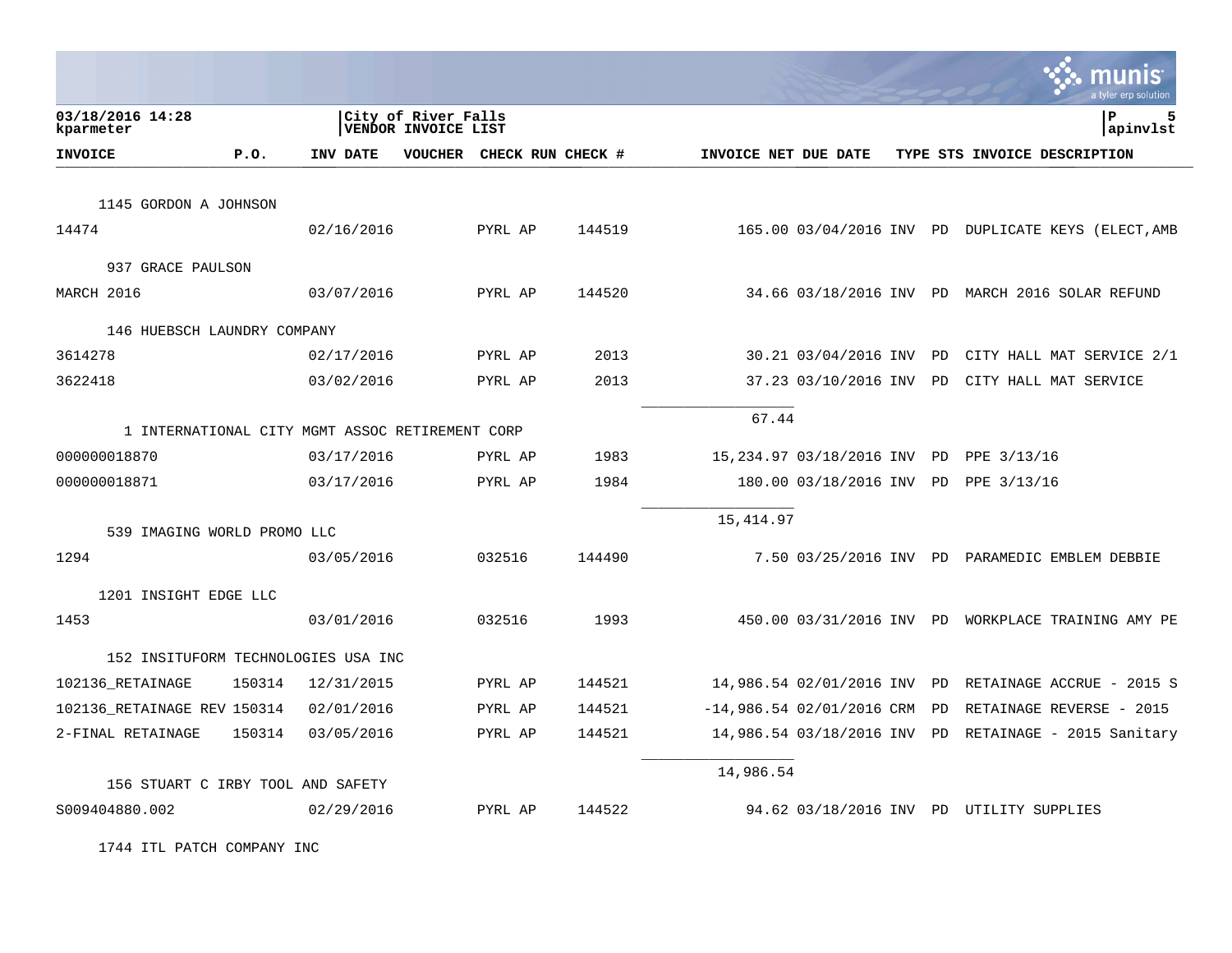|                                                   |        |            |                                            |                   |        |                      |                            |           | INIS<br>a tyler erp solutior                         |
|---------------------------------------------------|--------|------------|--------------------------------------------|-------------------|--------|----------------------|----------------------------|-----------|------------------------------------------------------|
| 03/18/2016 14:28<br>kparmeter                     |        |            | City of River Falls<br>VENDOR INVOICE LIST |                   |        |                      |                            |           | lР<br>6<br>apinvlst                                  |
| <b>INVOICE</b>                                    | P.O.   | INV DATE   | <b>VOUCHER</b>                             | CHECK RUN CHECK # |        | INVOICE NET DUE DATE |                            |           | TYPE STS INVOICE DESCRIPTION                         |
| 32123                                             |        | 02/19/2016 |                                            | PYRL AP           | 144523 |                      |                            |           | 212.75 03/18/2016 INV PD 100 POLICE SHOULDER EMBLE   |
| 177 IVERSON LASER ENGRAVING INC                   |        |            |                                            |                   |        |                      |                            |           |                                                      |
| 0033910                                           |        | 03/07/2016 |                                            | PYRL AP           | 2014   |                      |                            |           | 8.00 03/18/2016 INV PD 1-1/2X3 WHITE/BLUE NAME T     |
| 160 DAVID E WILKENS INC                           |        |            |                                            |                   |        |                      |                            |           |                                                      |
| 112239                                            |        | 02/29/2016 |                                            | PYRL AP           | 2015   |                      |                            |           | 325.00 03/18/2016 INV PD 2/29/16 PD TOWING           |
| 114557                                            |        | 02/04/2016 |                                            | PYRL AP           | 2015   |                      | 100.00 03/18/2016 INV      | PD        | 2/4 PD TOWING                                        |
| 114730                                            |        | 02/04/2016 |                                            | PYRL AP           | 2015   |                      | 100.00 03/18/2016 INV      | <b>PD</b> | $2/4/16$ PD TOWING                                   |
| 114799                                            |        | 02/03/2016 |                                            | PYRL AP           | 2015   |                      |                            |           | 125.00 03/18/2016 INV PD 2/3/16 PD TOWING            |
| 172 KWIK TRIP                                     |        |            |                                            |                   |        | 650.00               |                            |           |                                                      |
| FEB 2016 FUEL                                     |        | 02/29/2016 |                                            | EFT 3/21          | 2026   |                      |                            |           | 6,000.42 03/21/2016 INV PD FEB 2016 FUEL             |
| 1570 LINEHAN OUTDOOR SERVICES LLC                 |        |            |                                            |                   |        |                      |                            |           |                                                      |
| 2043                                              | 160080 | 02/29/2016 |                                            | 032516            | 1994   |                      |                            |           | 2,280.00 03/18/2016 INV PD FEB SNOW SHOVELING        |
| 1491 LNT UTILITY LLC                              |        |            |                                            |                   |        |                      |                            |           |                                                      |
| 1613                                              |        | 03/03/2016 |                                            | PYRL AP           | 2016   |                      |                            |           | 437.50 03/18/2016 INV PD NORTH LIFT STATION          |
| 182 LOFFLER COMPANIES INC                         |        |            |                                            |                   |        |                      |                            |           |                                                      |
| 2185372                                           |        | 03/01/2016 |                                            | PYRL AP           | 2017   |                      | 65.34 03/10/2016 INV PD    |           | KONICA MINOLTA B364E COUR                            |
| 2193367                                           |        | 03/10/2016 |                                            | 032516            | 1995   |                      | 467.56 03/25/2016 INV      | PD        | OVERAGE 3/12/16-3/1/16                               |
| 300198819                                         |        | 03/11/2016 |                                            | 032516            | 144491 |                      |                            |           | 153.22 03/25/2016 INV PD 3/5-4/5 AMBULANCE COPIER    |
| 184 MAKOVSKY BRUSH SERVICE LLC                    |        |            |                                            |                   |        | 686.12               |                            |           |                                                      |
| 2957                                              | 160039 | 03/14/2016 |                                            | 032516            | 1996   |                      |                            |           | 8,266.70 03/25/2016 INV PD 2/28-3/12 TREE TRIMMING D |
| 188 MUNICIPAL ELECTRIC UTILITIES OF WISCONSIN INC |        |            |                                            |                   |        |                      |                            |           |                                                      |
| 15137                                             | 160105 | 02/04/2016 |                                            | PYRL AP           | 2018   |                      | 9,901.00 03/18/2016 INV PD |           | MEUW Fiscal Year 2016 Mem                            |
| 15191                                             | 160106 | 02/04/2016 |                                            | PYRL AP           | 2018   |                      | 6,655.65 03/18/2016 INV PD |           | 1ST QRT MEUW Regional Saf                            |
|                                                   |        |            |                                            |                   |        |                      |                            |           |                                                      |

 $\mathcal{L}$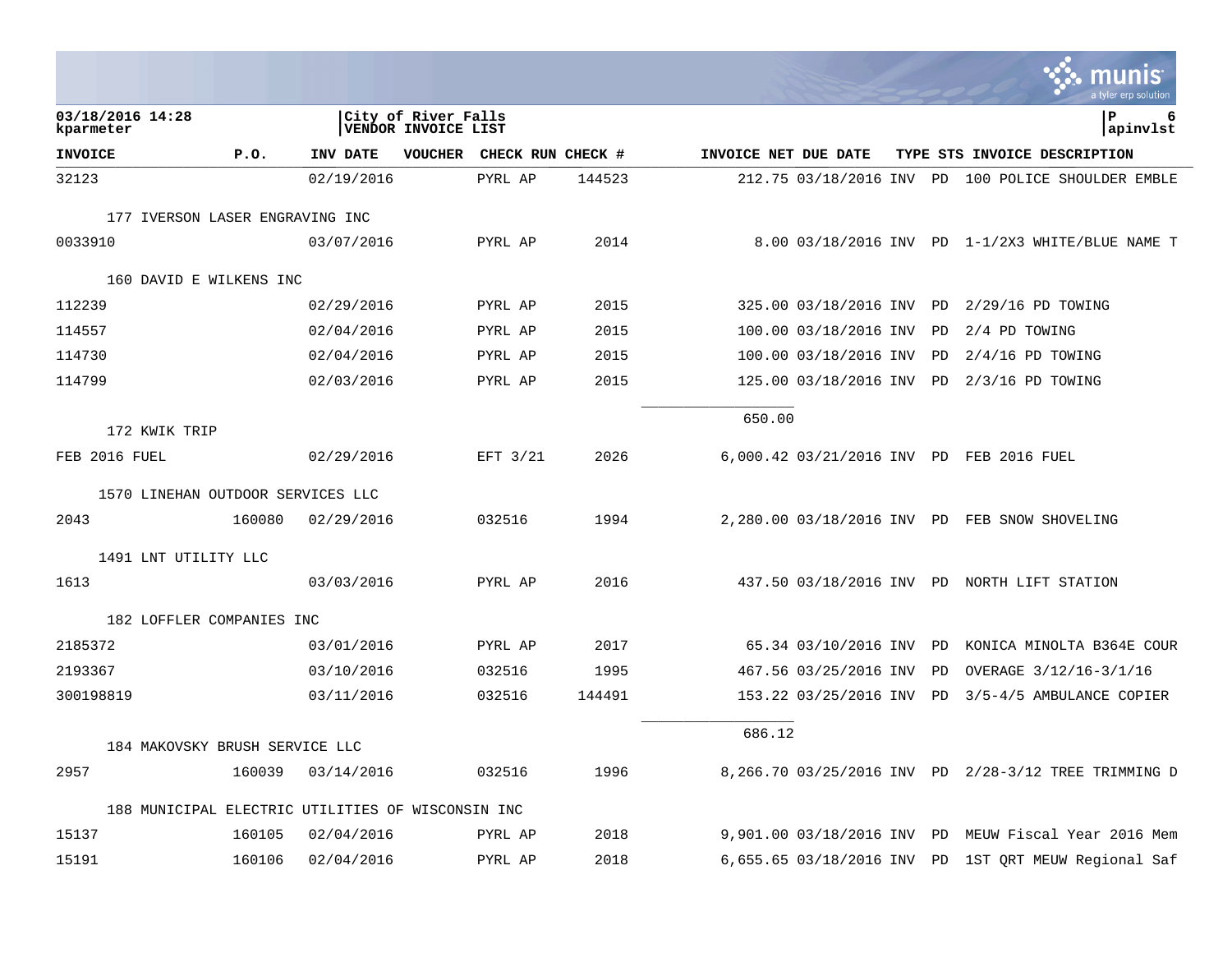|                 |                                             |        |            |                                            |                   |        |                      |                            |    | munis<br>a tyler erp solution                       |
|-----------------|---------------------------------------------|--------|------------|--------------------------------------------|-------------------|--------|----------------------|----------------------------|----|-----------------------------------------------------|
| kparmeter       | 03/18/2016 14:28                            |        |            | City of River Falls<br>VENDOR INVOICE LIST |                   |        |                      |                            |    | l P<br>7<br> apinvlst                               |
| <b>INVOICE</b>  |                                             | P.0.   | INV DATE   | VOUCHER                                    | CHECK RUN CHECK # |        | INVOICE NET DUE DATE |                            |    | TYPE STS INVOICE DESCRIPTION                        |
| 15271           |                                             | 160104 | 02/23/2016 |                                            | PYRL AP           | 2018   |                      | 2,921.25 03/18/2016 INV PD |    | 2016 Job Training & Safet                           |
|                 | 409 MIDWEST TAPE                            |        |            |                                            |                   |        | 19,477.90            |                            |    |                                                     |
|                 |                                             |        |            |                                            |                   |        |                      |                            |    |                                                     |
| 93729344        |                                             |        | 02/29/2016 |                                            | 032516            | 1997   |                      |                            |    | 134.97 03/29/2016 INV PD LIBRARY PUBLICATION MATER  |
|                 | 1618 MINNESOTA CHILD SUPPORT PAYMENT CENTER |        |            |                                            |                   |        |                      |                            |    |                                                     |
|                 | 000000018880                                |        | 03/17/2016 |                                            | PYRL AP           | 1985   |                      |                            |    | 50.00 03/18/2016 INV PD GARNISHMENT                 |
|                 |                                             |        |            |                                            |                   |        |                      |                            |    |                                                     |
|                 | 669 MINNESOTA MUNICIPAL UTILITIES ASSOC.    |        |            |                                            |                   |        |                      |                            |    |                                                     |
| 46747           |                                             | 160108 | 03/08/2016 |                                            | PYRL AP           | 144524 |                      |                            |    | 1,380.00 03/18/2016 INV PD TRAINING 2016 SUBSTATION |
|                 | 1284 MSA PROFESSIONAL SERVICES, INC.        |        |            |                                            |                   |        |                      |                            |    |                                                     |
| $\mathbf{1}$    | 3/1/16                                      | 150283 | 03/01/2016 |                                            | 032516            | 1998   |                      | 3,685.86 03/25/2016 INV    | PD | Service 1/3-1/30 Bidding                            |
| 11              |                                             | 150006 | 02/12/2016 |                                            | PYRL AP           | 2019   |                      | 11,402.30 03/04/2016 INV   | PD | COMPLETED: WWTP Improveme                           |
| 3/7/16          |                                             | 160061 | 03/07/2016 |                                            | PYRL AP           | 2019   |                      | 2,496.01 03/18/2016 INV    | PD | $1/29-3/5/16$ Pioneer Metal                         |
|                 |                                             |        |            |                                            |                   |        |                      |                            |    |                                                     |
|                 | 192 MY RECEPTIONIST INC                     |        |            |                                            |                   |        | 17,584.17            |                            |    |                                                     |
| FEB 2016        |                                             | 160121 | 03/09/2016 |                                            | 032516            | 144492 |                      |                            |    | 83.58 03/18/2016 INV PD FEB 2016 EST AFTER HOURS    |
|                 | 9999 ONE TIME PAY VENDOR                    |        |            |                                            |                   |        |                      |                            |    |                                                     |
| CHASE BANK      |                                             |        | 02/22/2016 |                                            | PYRL AP           | 144525 |                      | 55.78 03/18/2016 INV       | PD | REFUND 8288-8 811 DAILEY                            |
| <b>D HALFEN</b> |                                             |        | 03/09/2016 |                                            | PYRL AP           | 144526 |                      | 431.78 03/18/2016 INV      | PD | REFUND DEPOSIT                                      |
| G MATTESON      |                                             |        | 03/08/2016 |                                            | PYRL AP           | 144527 |                      | 110.52 03/18/2016 INV      | PD | REFUND 4503-0 101 E JOHNS                           |
| I DURAN         |                                             |        | 02/29/2016 |                                            | PYRL AP           | 144528 |                      | 124.03 03/18/2016 INV      | PD | REFUND 7801-2 1980 B PIKA                           |
| M MOST          |                                             |        | 03/08/2016 |                                            | PYRL AP           | 144529 |                      | 33.71 03/18/2016 INV       | PD | REFUND 2025-1 433 RIVER H                           |
|                 | PEACEFUL LIVING                             |        | 03/08/2016 |                                            | PYRL AP           | 144530 |                      | 244.74 03/18/2016 INV      | PD | REFUND 5451-6 309 N WINTE                           |
|                 | T HENNESSEY 6804-1                          |        | 03/08/2016 |                                            | PYRL AP           | 144531 |                      | 252.65 03/18/2016 INV      | PD | REFUND 6804-1 193 BUTTERN                           |
| T MILES         |                                             |        | 03/08/2016 |                                            | PYRL AP           | 144532 |                      | 15.24 03/18/2016 INV       | PD | REFUND 3443-19 233 W CASC                           |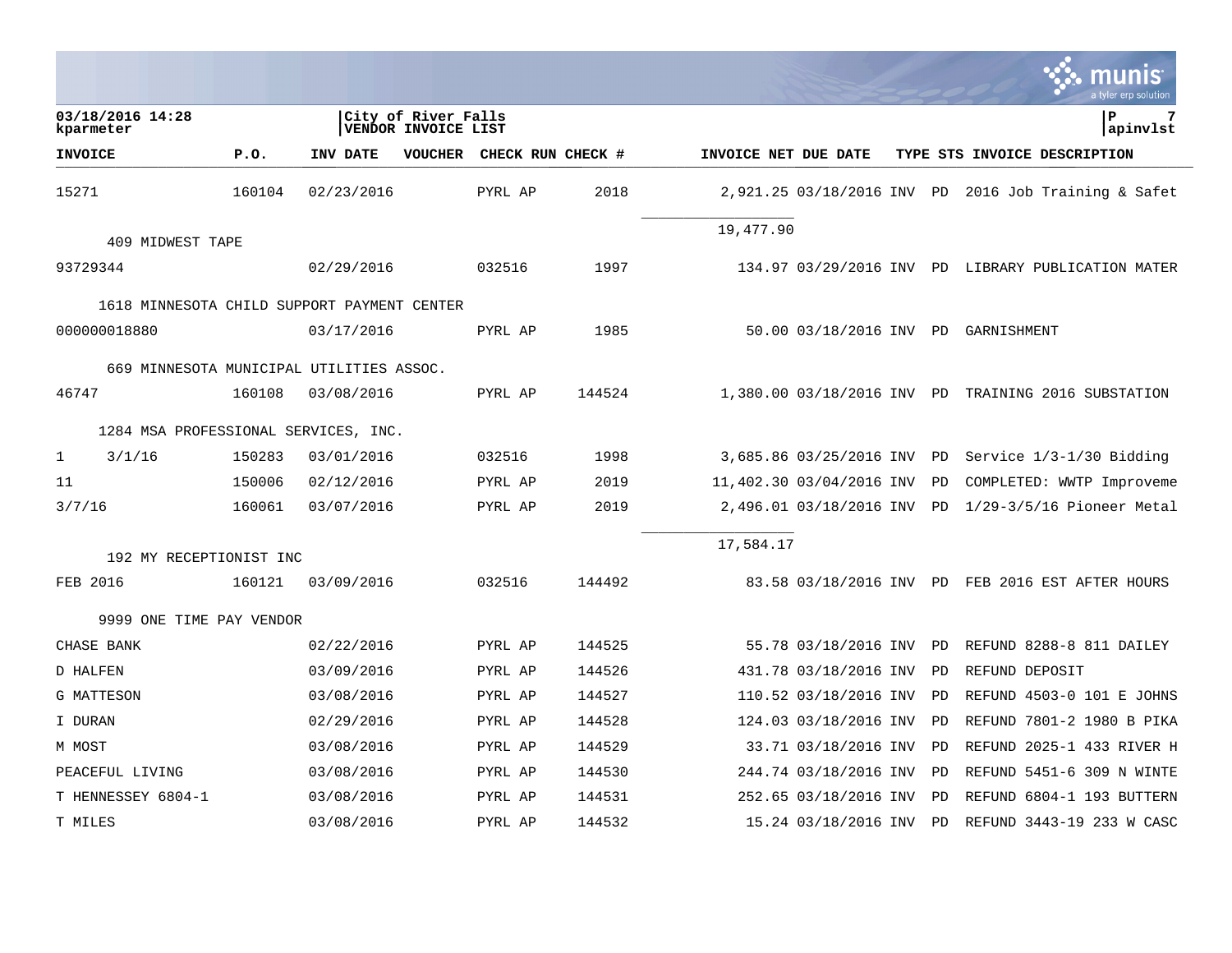|                                            |        |            |                                                   |                   |        |                      |                            |    | a tyler erp solution                                 |
|--------------------------------------------|--------|------------|---------------------------------------------------|-------------------|--------|----------------------|----------------------------|----|------------------------------------------------------|
| 03/18/2016 14:28<br>kparmeter              |        |            | City of River Falls<br><b>VENDOR INVOICE LIST</b> |                   |        |                      |                            |    | ΙP<br>8<br>apinvlst                                  |
| <b>INVOICE</b>                             | P.0.   | INV DATE   | VOUCHER                                           | CHECK RUN CHECK # |        | INVOICE NET DUE DATE |                            |    | TYPE STS INVOICE DESCRIPTION                         |
|                                            |        |            |                                                   |                   |        | 1,268.45             |                            |    |                                                      |
| 443 PIERCE COUNTY SHERIFF'S DEPT           |        |            |                                                   |                   |        |                      |                            |    |                                                      |
| WCMC2016-002                               |        | 01/15/2016 |                                                   | PYRL AP           | 144533 |                      |                            |    | 3,750.00 03/18/2016 INV PD 2016 ANNUAL CODERED RIVER |
| 5 PELION BENEFITS                          |        |            |                                                   |                   |        |                      |                            |    |                                                      |
| 000000018874                               |        | 03/17/2016 |                                                   | PYRL AP           | 1986   |                      |                            |    | 2,754.13 03/18/2016 INV PD PPE 3/13/16               |
| 210 PIERCE COUNTY TREASURER                |        |            |                                                   |                   |        |                      |                            |    |                                                      |
| MARCH 2016                                 | 160122 | 03/07/2016 |                                                   | 032516            | 144493 |                      |                            |    | 3,863.05 03/25/2016 INV PD 2015 PIERCE CO PROPERTY T |
|                                            |        |            |                                                   |                   |        |                      |                            |    |                                                      |
| 936 PIERCE COUNTY REGISTER OF DEEDS        |        |            |                                                   |                   |        |                      |                            |    |                                                      |
| P2016                                      |        | 03/14/2016 |                                                   | 032516            | 144494 |                      |                            |    | 300.00 03/25/2016 INV PD 2016 ESCROW FOR RECORDING   |
| 216 PUBLIC SERVICE COMMISSION OF WISCONSIN |        |            |                                                   |                   |        |                      |                            |    |                                                      |
| 1602-I-05110                               |        | 03/16/2016 |                                                   | 032516            | 1999   |                      |                            |    | 1,830.04 03/18/2016 INV PD FEB SERVICE FOR INCREASE  |
|                                            |        |            |                                                   |                   |        |                      |                            |    |                                                      |
| 221 RURAL ELECTRIC SUPPLY COOPERATIVE      |        |            |                                                   | 032516            | 2000   |                      |                            |    | 275.99 03/25/2016 INV PD ELECTRIC DEPT - MINOR MAT   |
| 638030-00                                  | 160111 | 03/14/2016 |                                                   |                   |        |                      |                            |    |                                                      |
| 225 RIVER FALLS CHAMBER OF COMMERCE INC    |        |            |                                                   |                   |        |                      |                            |    |                                                      |
| 13798-CR                                   |        | 02/11/2016 |                                                   | PYRL AP           | 2020   |                      | $-45.00$ 03/04/2016 CRM PD |    | OVERPAYMENT INV#13558 APP                            |
| 13849                                      |        | 02/11/2016 |                                                   | PYRL AP           | 2020   |                      | 15.00 03/18/2016 INV       | PD | BUSINESS BREAKFAST STATE                             |
| 13863                                      |        | 02/25/2016 |                                                   | 032516            | 2001   |                      | 100.00 03/26/2016 INV      | PD | CTC BREAKING THE CYCLE CH                            |
| 13877                                      |        | 03/04/2016 |                                                   | PYRL AP           | 2020   |                      | 150.00 03/18/2016 INV PD   |    | 3 REBATE CHECKS                                      |
|                                            |        |            |                                                   |                   |        | 220.00               |                            |    |                                                      |
| 1291 RIVER CITY ELECTRIC                   |        |            |                                                   |                   |        |                      |                            |    |                                                      |
| $2/24/16$ INVOICE                          | 160102 | 02/24/2016 |                                                   | PYRL AP           | 144534 |                      |                            |    | 2,501.79 02/24/2016 INV PD Electrical work PWB NEW O |
| 790 VIBRANT HEALTH FAMILY CLINICS          |        |            |                                                   |                   |        |                      |                            |    |                                                      |
| 2/26/16                                    |        | 02/26/2016 |                                                   | 032516            | 144495 |                      |                            |    | 396.00 03/18/2016 INV PD PRE-EMPLOYMENT SCREENING    |

9 RIVER FALLS POLICE ASSOCIATION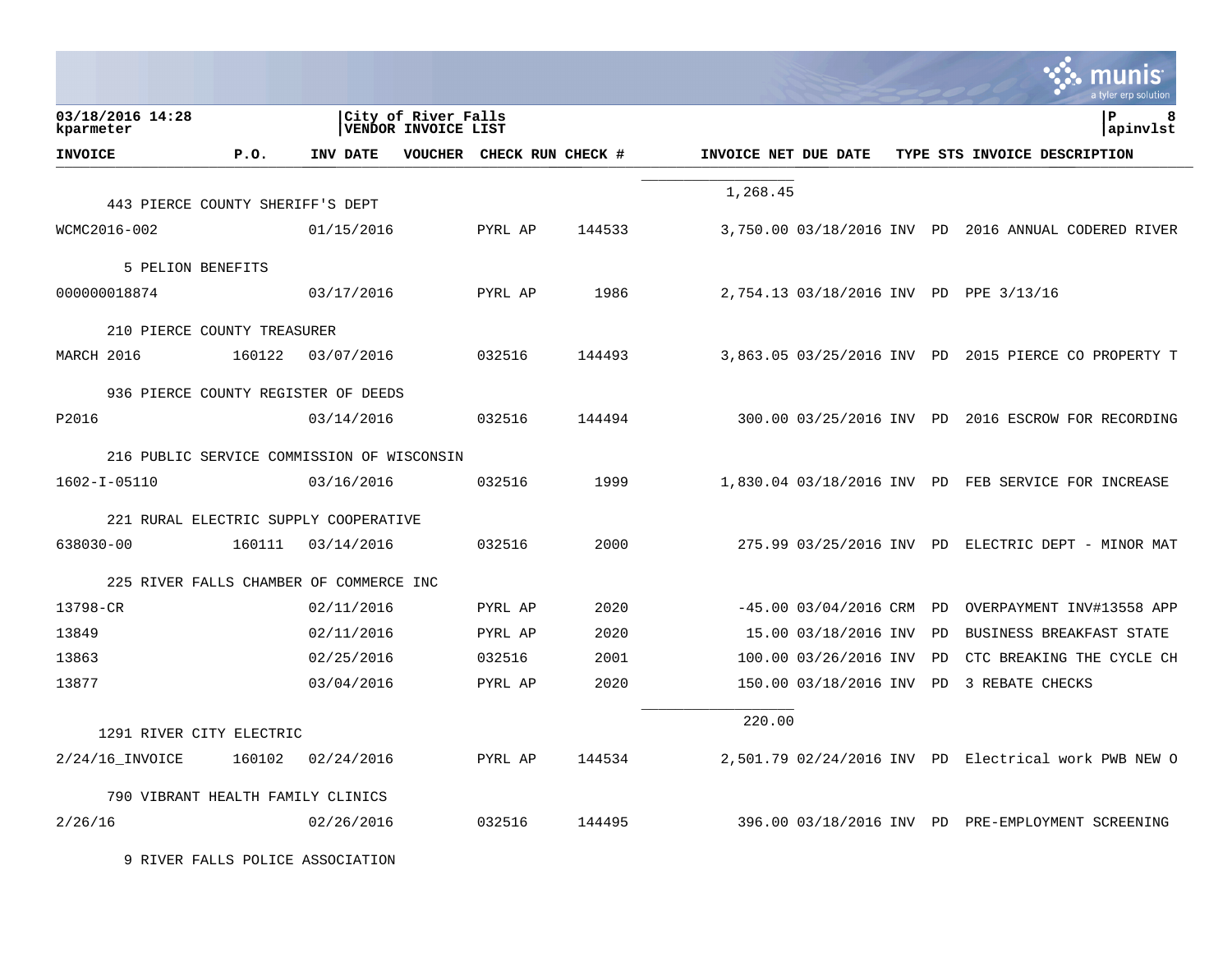|                                       |        |            |                                            |                   |        |                      |                            |    | <u>MUNIS</u><br>a tyler erp solution                  |
|---------------------------------------|--------|------------|--------------------------------------------|-------------------|--------|----------------------|----------------------------|----|-------------------------------------------------------|
| 03/18/2016 14:28<br>kparmeter         |        |            | City of River Falls<br>VENDOR INVOICE LIST |                   |        |                      |                            |    | lР<br> apinvlst                                       |
| <b>INVOICE</b>                        | P.0.   | INV DATE   | VOUCHER                                    | CHECK RUN CHECK # |        | INVOICE NET DUE DATE |                            |    | TYPE STS INVOICE DESCRIPTION                          |
| 000000018877                          |        | 03/17/2016 |                                            | PYRL AP           | 144535 |                      |                            |    | 616.64 03/18/2016 INV PD MARCH UNION DUES             |
| 438 RIVER FALLS SENIOR CITIZENS       |        |            |                                            |                   |        |                      |                            |    |                                                       |
| MARCH 2016                            | 160018 | 03/11/2016 |                                            | PYRL AP           | 144536 |                      |                            |    | 500.00 03/18/2016 INV PD MARCH 2016 SENIOR CITIZEN    |
| 234 FORUM COMMUNICATION CO            |        |            |                                            |                   |        |                      |                            |    |                                                       |
| 1680196                               |        | 02/29/2016 |                                            | 032516            | 144496 |                      |                            |    | 591.55 03/18/2016 INV PD FEB MONTHLY PUBLICATIONS     |
| 2118 RIVERWALK ART AND ANTIOUES       |        |            |                                            |                   |        |                      |                            |    |                                                       |
| 2/11/16                               |        | 02/11/2016 |                                            | PYRL AP           | 2021   |                      |                            |    | 280.00 03/18/2016 INV PD POWERFUL CHOICES LUNCHEON    |
|                                       |        |            |                                            |                   |        |                      |                            |    |                                                       |
| 785 ROOF TECH INC                     |        |            |                                            |                   |        |                      |                            |    |                                                       |
| 15169                                 |        | 02/29/2016 |                                            | PYRL AP           | 144537 |                      | 459.80 03/18/2016 INV PD   |    | PUBLIC SAFETY BUILDING RO                             |
| 15170                                 |        | 02/29/2016 |                                            | PYRL AP           | 144537 |                      | 455.61 03/18/2016 INV PD   |    | WWTP ROOF REPAIR                                      |
|                                       |        |            |                                            |                   |        | 915.41               |                            |    |                                                       |
| 1573 RUNNING INC<br>FEB/MARCH 2016    | 160063 | 03/15/2016 |                                            | 032516            | 144497 |                      |                            |    | 15,326.29 03/25/2016 INV PD ACTIVITY THRU 3/15 2016 T |
|                                       |        |            |                                            |                   |        |                      |                            |    |                                                       |
| 563 SCHWAAB AR                        |        |            |                                            |                   |        |                      |                            |    |                                                       |
| A030939                               |        | 02/04/2016 |                                            | PYRL AP           | 144538 |                      |                            |    | 43.26 03/04/2016 INV PD BLACK STAMP - CLERK'S OFF     |
| 1155 SHI CORP                         |        |            |                                            |                   |        |                      |                            |    |                                                       |
| B04633657                             | 160089 | 02/25/2016 |                                            | PYRL AP           | 144539 |                      | 628.15 03/18/2016 INV PD   |    | POLICE DEPT LAPTOPS                                   |
| B04672437                             | 160089 | 03/07/2016 |                                            | 032516            | 144498 |                      | 12,500.00 03/25/2016 INV   | PD | POLICE DEPT LAPTOPS                                   |
|                                       |        |            |                                            |                   |        | 13, 128. 15          |                            |    |                                                       |
| 244 SHORT ELLIOTT HENDRICKSON INC     |        |            |                                            |                   |        |                      |                            |    |                                                       |
| 311899                                | 160058 | 02/27/2016 |                                            | 032516            | 144499 |                      | 1,051.19 03/18/2016 INV PD |    | SERVICES THRU 02/27 Water                             |
| 311900                                | 150377 | 03/07/2016 |                                            | 032516            | 144499 |                      | 702.18 03/18/2016 INV PD   |    | SERVICES THRU 2/27 Engine                             |
| 935 ST CROIX COUNTY REGISTER OF DEEDS |        |            |                                            |                   |        | 1,753.37             |                            |    |                                                       |

 $\mathcal{L}$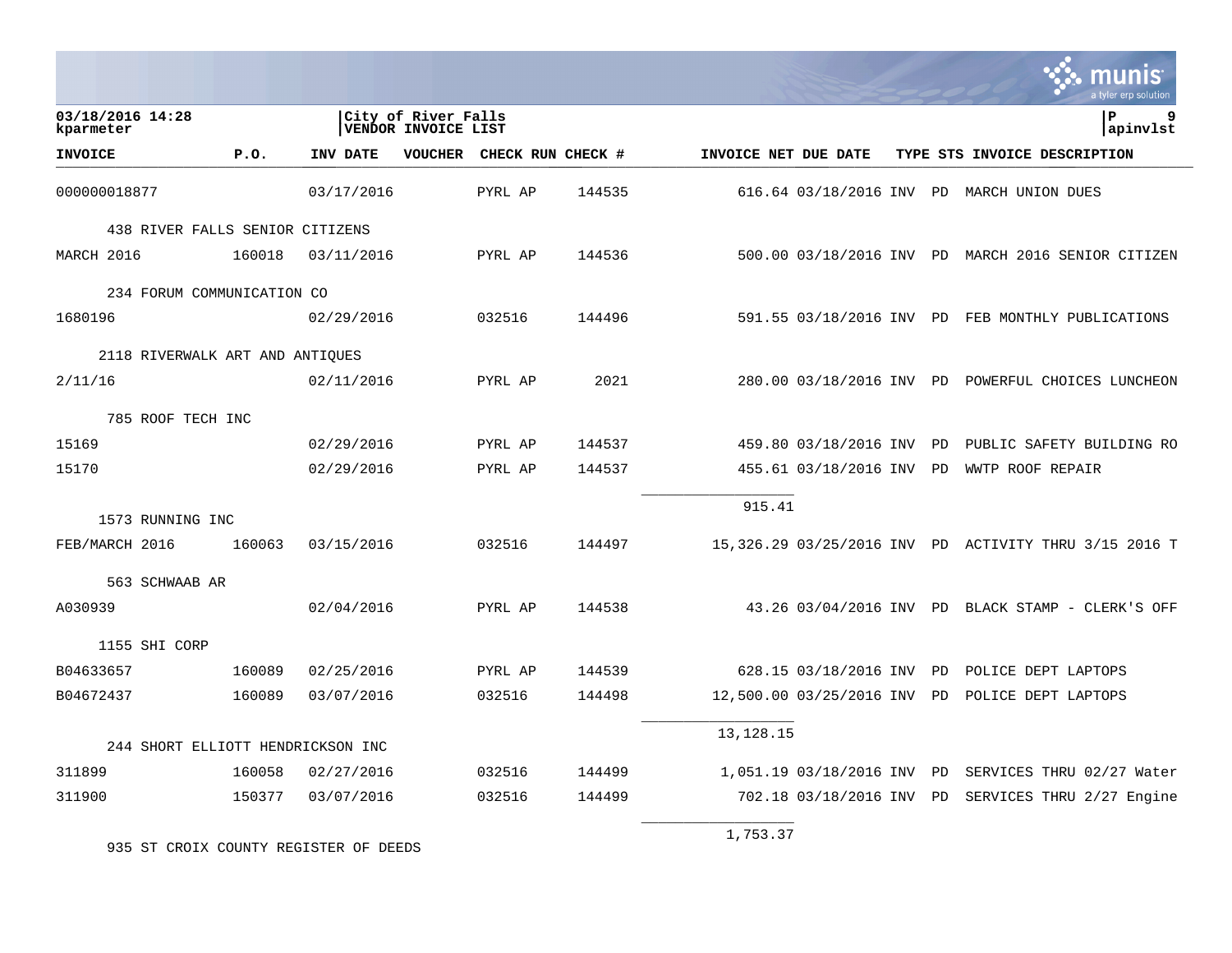|                                    |            |                                            |                   |        |                      |                                   |  | <b>C.</b> Thunis<br>a tyler erp solution             |
|------------------------------------|------------|--------------------------------------------|-------------------|--------|----------------------|-----------------------------------|--|------------------------------------------------------|
| 03/18/2016 14:28<br>kparmeter      |            | City of River Falls<br>VENDOR INVOICE LIST |                   |        |                      |                                   |  | lР<br>10<br>apinvlst                                 |
| <b>INVOICE</b><br>P.0.             | INV DATE   | <b>VOUCHER</b>                             | CHECK RUN CHECK # |        | INVOICE NET DUE DATE |                                   |  | TYPE STS INVOICE DESCRIPTION                         |
| SC 2016                            | 03/14/2016 |                                            | 032516            | 144500 |                      |                                   |  | 300.00 03/25/2016 INV PD 2016 ESCROW ACCT FOR RECO   |
| 650 ST CROIX COUNTY CLERK          |            |                                            |                   |        |                      |                                   |  |                                                      |
| 2/19/16 DOG LICENSE                | 02/19/2016 |                                            | PYRL AP           | 144540 |                      |                                   |  | 374.50 03/04/2016 INV PD FEB16 DOG SETTLEMENT        |
| 253 ST CROIX ENERGY SOLUTIONS INC  |            |                                            |                   |        |                      |                                   |  |                                                      |
| 2196                               | 03/07/2016 |                                            | 032516            | 2002   |                      |                                   |  | 350.00 03/25/2016 INV PD HOME PERFORMANCE B MURPHY   |
| 255 ST CROIX VALLEY NATURAL GAS CO |            |                                            |                   |        |                      |                                   |  |                                                      |
| FEB 2016                           | 03/01/2016 |                                            | 032516            | 144501 |                      | 4,799.52 03/18/2016 INV PD        |  | FEB 2016                                             |
| FEB-2016                           | 03/01/2016 |                                            | 032516            | 144501 |                      | 2,814.67 03/18/2016 INV PD        |  | FEB 2016                                             |
|                                    |            |                                            |                   |        | 7,614.19             |                                   |  |                                                      |
| 259 STATE OF WI                    |            |                                            |                   |        |                      |                                   |  |                                                      |
| FEB 2016                           | 02/29/2016 |                                            | PYRL AP           | 144541 |                      |                                   |  | 4,543.50 03/04/2016 INV PD FEBRUARY PENALTY ASSESSME |
| 1060 STRATEGIC INSIGHTS INC        |            |                                            |                   |        |                      |                                   |  |                                                      |
| $16$ PLAN-IT-046<br>160094         | 02/19/2016 |                                            | 032516            | 144502 |                      |                                   |  | 1,012.50 03/31/2016 INV PD 2016 Plan-It CIP Software |
| 1113 SWEDE'S SERVICE               |            |                                            |                   |        |                      |                                   |  |                                                      |
| 5197                               | 01/31/2016 |                                            | PYRL AP           | 144542 |                      | 425.00 03/18/2016 INV PD          |  | JAN TOW SERVICES                                     |
| 5216                               | 02/29/2016 |                                            | PYRL AP           | 144542 |                      | 300.00 03/18/2016 INV PD FEB 2016 |  |                                                      |
|                                    |            |                                            |                   |        | 725.00               |                                   |  |                                                      |
| 2155 THORNHILL LLC                 |            |                                            |                   |        |                      |                                   |  |                                                      |
| 606228                             | 03/07/2016 |                                            | PYRL AP           | 2022   |                      |                                   |  | 400.00 03/18/2016 INV PD INSTALL FLOORING & PREP F   |
| 270 TOTAL EXCAVATING LLC           |            |                                            |                   |        |                      |                                   |  |                                                      |
| 1717                               | 02/16/2016 |                                            | 032516            | 2003   |                      |                                   |  | 660.00 03/04/2016 INV PD DOZER RENTAL 5 HRS          |
| 271 TREADMILL EMBROIDERY           |            |                                            |                   |        |                      |                                   |  |                                                      |
| $1/13/16$ CLOTHING                 | 01/13/2016 |                                            | PYRL AP           | 144543 |                      |                                   |  | 187.50 03/04/2016 INV PD CAPS, LOGOS, REFLECTIVE J   |

 $\mathcal{L}$ 

454 TRILOGY CONSULTING, LLC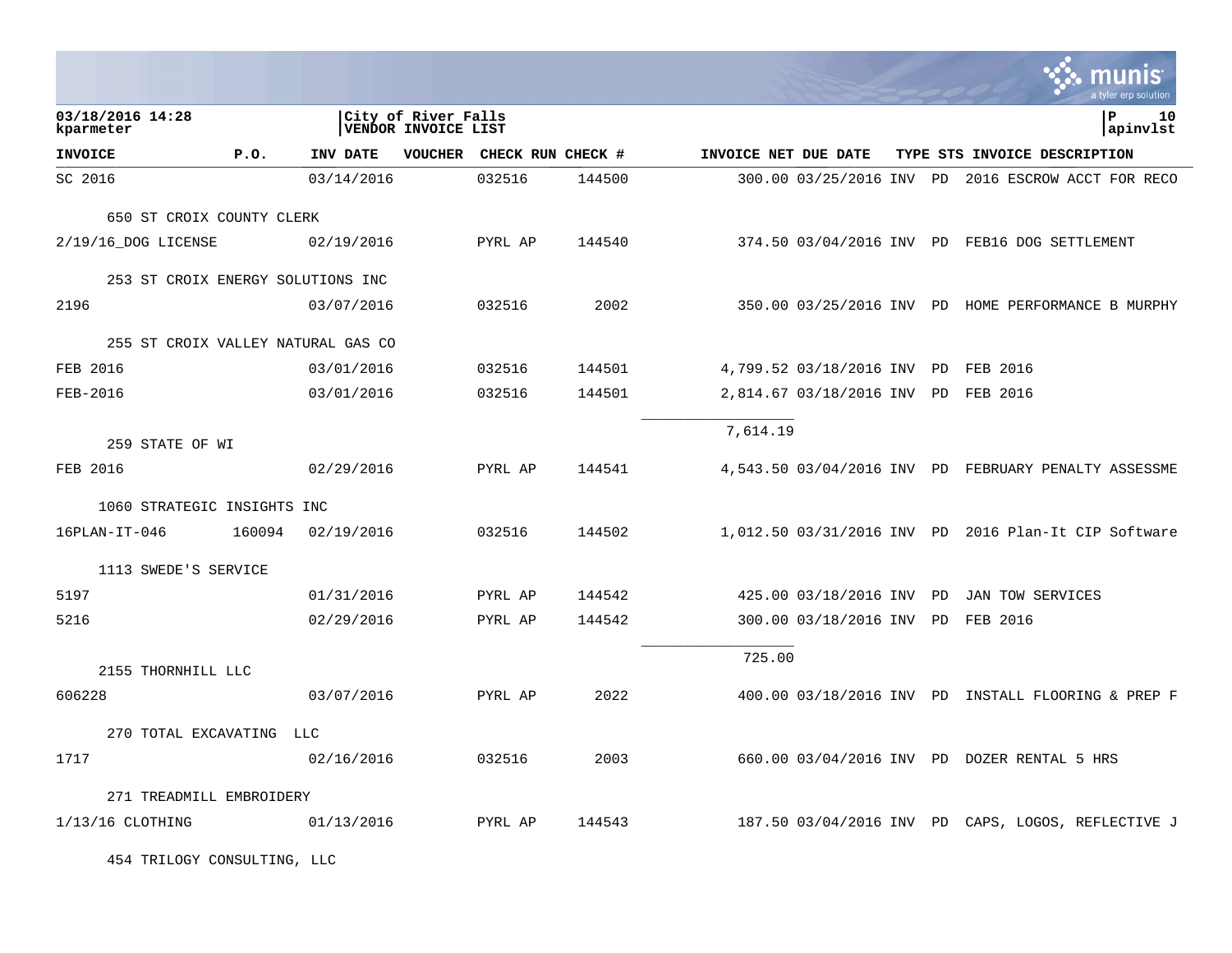|                                     |        |            |                                            |                   |        |                      |                            |           | munis<br>a tyler erp solution                         |
|-------------------------------------|--------|------------|--------------------------------------------|-------------------|--------|----------------------|----------------------------|-----------|-------------------------------------------------------|
| 03/18/2016 14:28<br>kparmeter       |        |            | City of River Falls<br>VENDOR INVOICE LIST |                   |        |                      |                            |           | l P<br>11<br>apinvlst                                 |
| <b>INVOICE</b>                      | P.O.   | INV DATE   | <b>VOUCHER</b>                             | CHECK RUN CHECK # |        | INVOICE NET DUE DATE |                            |           | TYPE STS INVOICE DESCRIPTION                          |
| 478                                 | 160010 | 03/01/2016 |                                            | 032516            | 2004   |                      |                            |           | 315.00 03/18/2016 INV PD FEB SERVICES Water Rate C    |
| 381 TYLER TECHNOLOGIES              |        |            |                                            |                   |        |                      |                            |           |                                                       |
| 45-153061                           | 160085 | 03/01/2016 |                                            | 032516            | 144503 |                      | 4,176.90 03/31/2016 INV PD |           | 2016 WORK ORDER/ LICENSIN                             |
| 286 USIC LOCATING SERVICES LLC      |        |            |                                            |                   |        |                      |                            |           |                                                       |
| 168009                              | 150126 | 03/10/2016 |                                            | PYRL AP           | 2023   |                      |                            |           | 360.50 03/18/2016 INV PD FEB 2016 ORM/SANITARY LIN    |
| 812 UTILITY SALES AND SERVICE       |        |            |                                            |                   |        |                      |                            |           |                                                       |
| 0060018-IN                          |        | 03/08/2016 |                                            | PYRL AP           | 2024   |                      | 475.00 03/18/2016 INV      | <b>PD</b> | ANNUAL INSPECTION UNIT #2                             |
| 0060021-IN                          |        | 03/08/2016 |                                            | PYRL AP           | 2024   |                      | 325.00 03/18/2016 INV      | PD.       | ANNUAL INSPECTIONS UNIT#2                             |
| 0060022-IN                          |        | 03/08/2016 |                                            | PYRL AP           | 2024   |                      | 553.00 03/18/2016 INV      | PD        | ANNUAL INSPECTION UNIT#21                             |
| 16 VIKING COCA-COLA BOTTLING CO     |        |            |                                            |                   |        | 1,353.00             |                            |           |                                                       |
| 291089                              |        | 02/10/2016 |                                            | 032516            | 2005   |                      |                            |           | 90.00 03/18/2016 INV PD AMBULANCE VENDING             |
| 2119 VOIGHT WILLIAM JOHN JR         |        |            |                                            |                   |        |                      |                            |           |                                                       |
| 0012016                             |        | 03/04/2016 |                                            | PYRL AP           | 144544 |                      |                            |           | 300.00 03/18/2016 INV PD RFFD ACADEMY PRESENTER       |
| 303 WESCO DISTRIBUTION INC          |        |            |                                            |                   |        |                      |                            |           |                                                       |
| 782015                              | 160082 | 03/09/2016 |                                            | 032516            | 2006   |                      |                            |           | 91,180.26 03/25/2016 INV PD STREET LIGHT FIXTURES INV |
| 304 WEST CENTRAL BIOSOLIDS FACILITY |        |            |                                            |                   |        |                      |                            |           |                                                       |
| 2016050                             | 160017 | 03/10/2016 |                                            | PYRL AP           | 144545 |                      |                            |           | 26,821.14 03/18/2016 INV PD FEB 2016 BIOSOLIDS FACILI |
| 306 HANTEN BROADCASTING COMPANY INC |        |            |                                            |                   |        |                      |                            |           |                                                       |
| FEB 2016                            |        | 02/28/2016 |                                            | PYRL AP           | 2025   |                      |                            |           | 60.00 03/18/2016 INV PD 2/1/16-2/28/16 SPORTSCAST     |
| 4 WI CHILD SUPPORT                  |        |            |                                            |                   |        |                      |                            |           |                                                       |
| 000000018873                        |        | 03/17/2016 |                                            | PYRL AP           | 1987   |                      |                            |           | 323.07 03/18/2016 INV PD PPE 3/13/16                  |

 $\mathcal{L}$ 

422 WI DEPT OF JUSTICE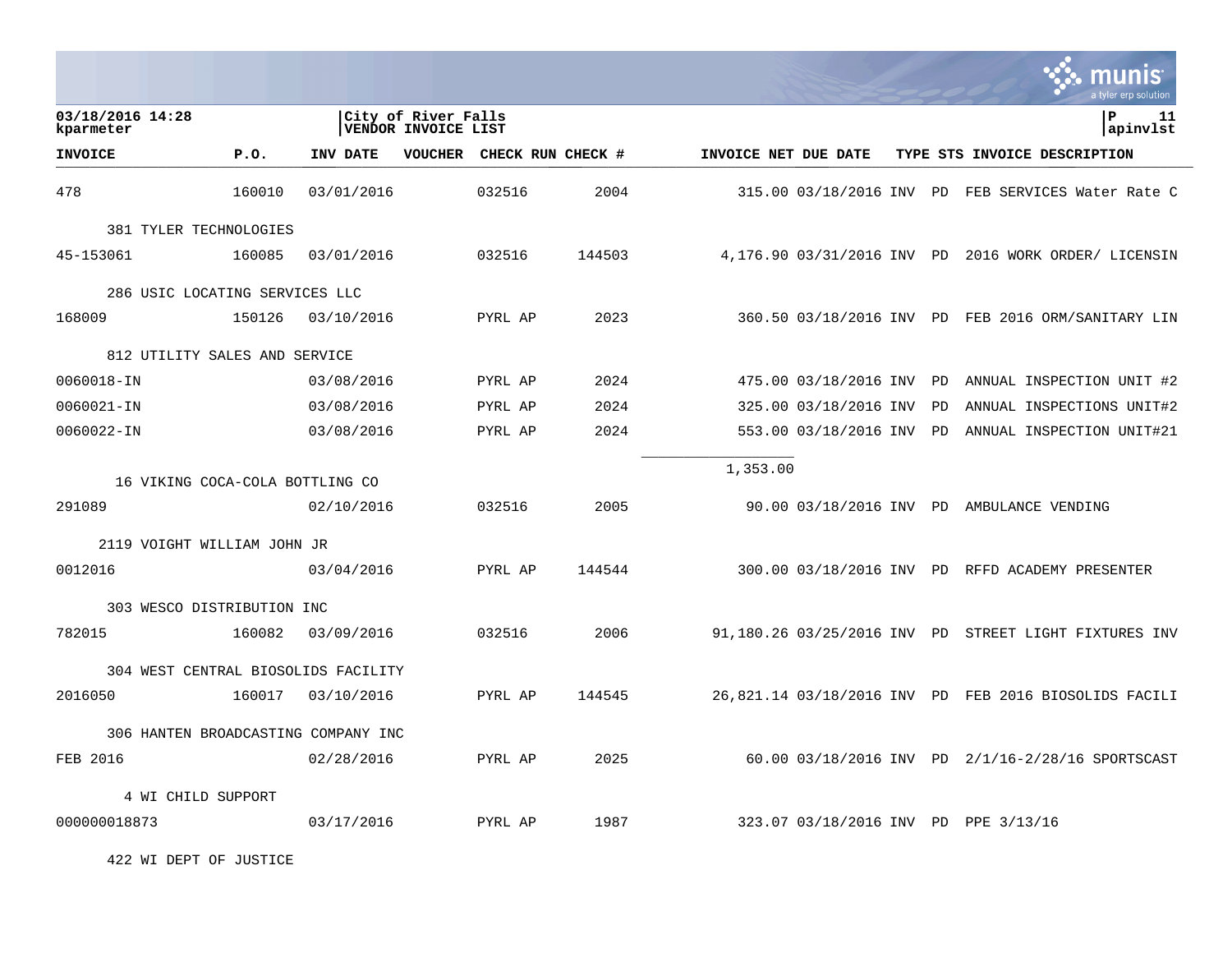|                                                  |        |              |                                            |                           |                                     |                      |                             |    | a tyler erp solution                               |
|--------------------------------------------------|--------|--------------|--------------------------------------------|---------------------------|-------------------------------------|----------------------|-----------------------------|----|----------------------------------------------------|
| 03/18/2016 14:28<br>kparmeter                    |        |              | City of River Falls<br>VENDOR INVOICE LIST |                           |                                     |                      |                             |    | l P<br>12<br>apinvlst                              |
| <b>INVOICE</b>                                   | P.0.   | INV DATE     |                                            | VOUCHER CHECK RUN CHECK # |                                     | INVOICE NET DUE DATE |                             |    | TYPE STS INVOICE DESCRIPTION                       |
| G2925 FEB 2016                                   | 160076 | 03/01/2016   |                                            | 032516                    | 144505                              |                      | 130.00 03/18/2016 INV       | PD | FEB Wis Department of Jus                          |
| L4801 FEB 2016                                   |        | 03/01/2016   |                                            | 032516                    | 144504                              |                      | 35.00 03/18/2016 INV PD     |    | FEB BACKGROUND CHECKS                              |
| 315 WI DEPT OF NATURAL RESOURCES                 |        |              |                                            |                           |                                     | 165.00               |                             |    |                                                    |
| RGROTH RENEWAL                                   |        | 02/17/2016   |                                            | 032516                    | 144506                              |                      |                             |    | 45.00 03/31/2016 INV PD RENEW MUNI WATERWORKS CER  |
| 777 WI DEPT OF REVENUE                           |        |              |                                            |                           |                                     |                      |                             |    |                                                    |
| 000000018879                                     |        | 03/17/2016   |                                            | PYRL AP                   | 144477                              |                      |                             |    | 49.88 03/18/2016 DIR PD GARNISHMENT                |
| 3 WI DEPARTMENT OF REVENUE                       |        |              |                                            |                           |                                     |                      |                             |    |                                                    |
| 000000018872                                     |        | 03/17/2016   |                                            | PYRL AP                   | 144474                              |                      | 12,521.01 03/18/2016 DIR PD |    | PPE 3/13/16                                        |
| 2016 FEB SALES TAX                               |        | 03/09/2016   |                                            |                           | 144478                              |                      | 17,420.01 03/18/2016 DIR PD |    | FEB 2016 FEB SALES TAX                             |
|                                                  |        |              |                                            |                           |                                     | 29,941.02            |                             |    |                                                    |
| 327 WI MUNICIPAL JUDGES ASSOC<br>2016 MEMBERSHIP |        | 03/10/2016   |                                            | PYRL AP                   | 144546                              |                      |                             |    | 100.00 03/18/2016 INV PD 2016 JUDGES ASSOCIATION M |
|                                                  |        |              |                                            |                           |                                     |                      |                             |    |                                                    |
| 337 WI RURAL WATER ASSOCIATION<br>S1604          |        | 03/01/2016   |                                            | PYRL AP                   | 144547                              |                      |                             |    | 555.00 03/18/2016 INV PD 2016 SYSTEM MEMBERSHIP RE |
|                                                  |        |              |                                            |                           |                                     |                      |                             |    |                                                    |
| 330 WI STATE LABORATORY OF HYGIENE<br>451346     |        | 02/29/2016   |                                            | PYRL AP                   | 144548                              |                      |                             |    | 100.00 03/18/2016 INV PD JAN/FEB FLOURIDE          |
|                                                  |        |              |                                            |                           |                                     |                      |                             |    |                                                    |
| 11 STATE OF WI DEPT OF EMPLOYEE TRUST FUNDS      |        |              |                                            |                           |                                     |                      |                             |    |                                                    |
| 000000018878                                     |        | 03/17/2016   |                                            | PYRL AP                   | 144476                              |                      |                             |    | 72,443.52 03/18/2016 DIR PD MARCH CONTRIBUTIONS    |
| 345 YELLOW PAGES                                 |        |              |                                            |                           |                                     |                      |                             |    |                                                    |
| 01/19/16                                         |        | 01/19/2016   |                                            | PYRL AP                   | 144549                              |                      |                             |    | 216.00 03/18/2016 INV PD 2016 YELLOW BOOK LISTING  |
|                                                  |        | 158_INVOICES |                                            |                           |                                     |                      |                             |    |                                                    |
| ============================                     |        |              |                                            |                           | =================================== |                      |                             |    |                                                    |

**College**